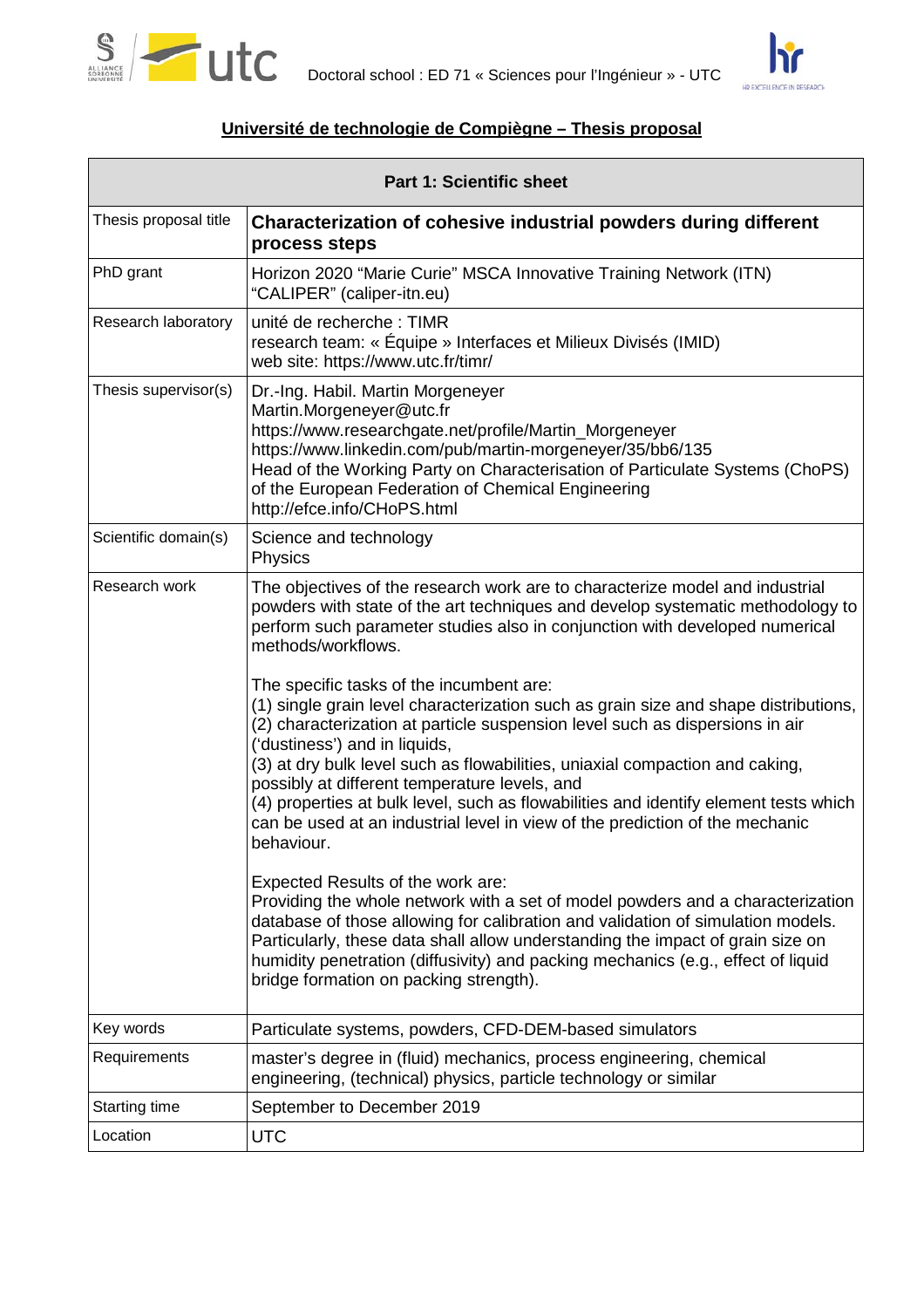

Г



| Part 2: Job description                    |                                                                                                                                                                                                                                                                                                                                                                                                                                                                                                                                                                                                                       |  |
|--------------------------------------------|-----------------------------------------------------------------------------------------------------------------------------------------------------------------------------------------------------------------------------------------------------------------------------------------------------------------------------------------------------------------------------------------------------------------------------------------------------------------------------------------------------------------------------------------------------------------------------------------------------------------------|--|
| Duration                                   | 36 months                                                                                                                                                                                                                                                                                                                                                                                                                                                                                                                                                                                                             |  |
| <b>Additional missions</b><br>available    |                                                                                                                                                                                                                                                                                                                                                                                                                                                                                                                                                                                                                       |  |
| Research laboratory                        | research in particulate systems                                                                                                                                                                                                                                                                                                                                                                                                                                                                                                                                                                                       |  |
| <b>Material resources</b>                  | bureau collectif, ordinateur, etc;<br>powder characterization lab                                                                                                                                                                                                                                                                                                                                                                                                                                                                                                                                                     |  |
| Human resources                            | (nb EC, BIATSS/ITA, doctorants, post-docs etc de l'unité)                                                                                                                                                                                                                                                                                                                                                                                                                                                                                                                                                             |  |
| <b>Financial resources</b>                 | Horizon 2020 "Marie Curie" MSCA Innovative Training Network (ITN) "CALIPER"<br>(caliper-itn.eu) - 2019-2023                                                                                                                                                                                                                                                                                                                                                                                                                                                                                                           |  |
| Working conditions                         | full time position                                                                                                                                                                                                                                                                                                                                                                                                                                                                                                                                                                                                    |  |
| Research project                           | Horizon 2020 "Marie Curie" MSCA Innovative Training Network (ITN) "CALIPER"<br>(caliper-itn.eu) - 2019-2023                                                                                                                                                                                                                                                                                                                                                                                                                                                                                                           |  |
| National collaborations                    | <b>INERIS</b><br><b>ESPCI</b><br>Université Grenoble Alpes                                                                                                                                                                                                                                                                                                                                                                                                                                                                                                                                                            |  |
| International<br>collaborations            | Wageningen University, The Netherlands<br>Otto von Guericke University, Germany<br>Wigner Research Centre for Physics, Hungary<br>Twente University, The Netherlands<br>University of Navarra, Spain<br>Graz University of Technology, Austria<br>DCS Computing, Austria<br>Unilever, The Netherlands<br><b>BOSCH, Germany</b><br>SACMI IMOLA S.C., Italy<br>BASF-SE, Germany<br>Focke Meler, Spain                                                                                                                                                                                                                   |  |
| International<br>cosupervision (cotutelle) | no                                                                                                                                                                                                                                                                                                                                                                                                                                                                                                                                                                                                                    |  |
| Contact                                    | Dr.-Ing. Habil. Martin Morgeneyer<br>Sorbonne Universités,<br>Université de Technologie de Compiègne (UTC),<br>Laboratoire Transformations Intégrées de la Matière Renouvelable (TIMR, EA<br>4297),<br>Rue Roger Couttolenc, CS 60319, 60203 Compiegne Cedex, France<br>Phone: +33 3 44 23 73 63<br>Martin.Morgeneyer@utc.fr<br>https://www.researchgate.net/profile/Martin_Morgeneyer<br>https://www.linkedin.com/pub/martin-morgeneyer/35/bb6/135<br>Head of the Working Party on Characterisation of Particulate Systems (ChoPS)<br>of the European Federation of Chemical Engineering http://efce.info/CHoPS.html |  |

**Please apply online**

on<https://webapplis.utc.fr/admissions/doctorants/accueil.jsf>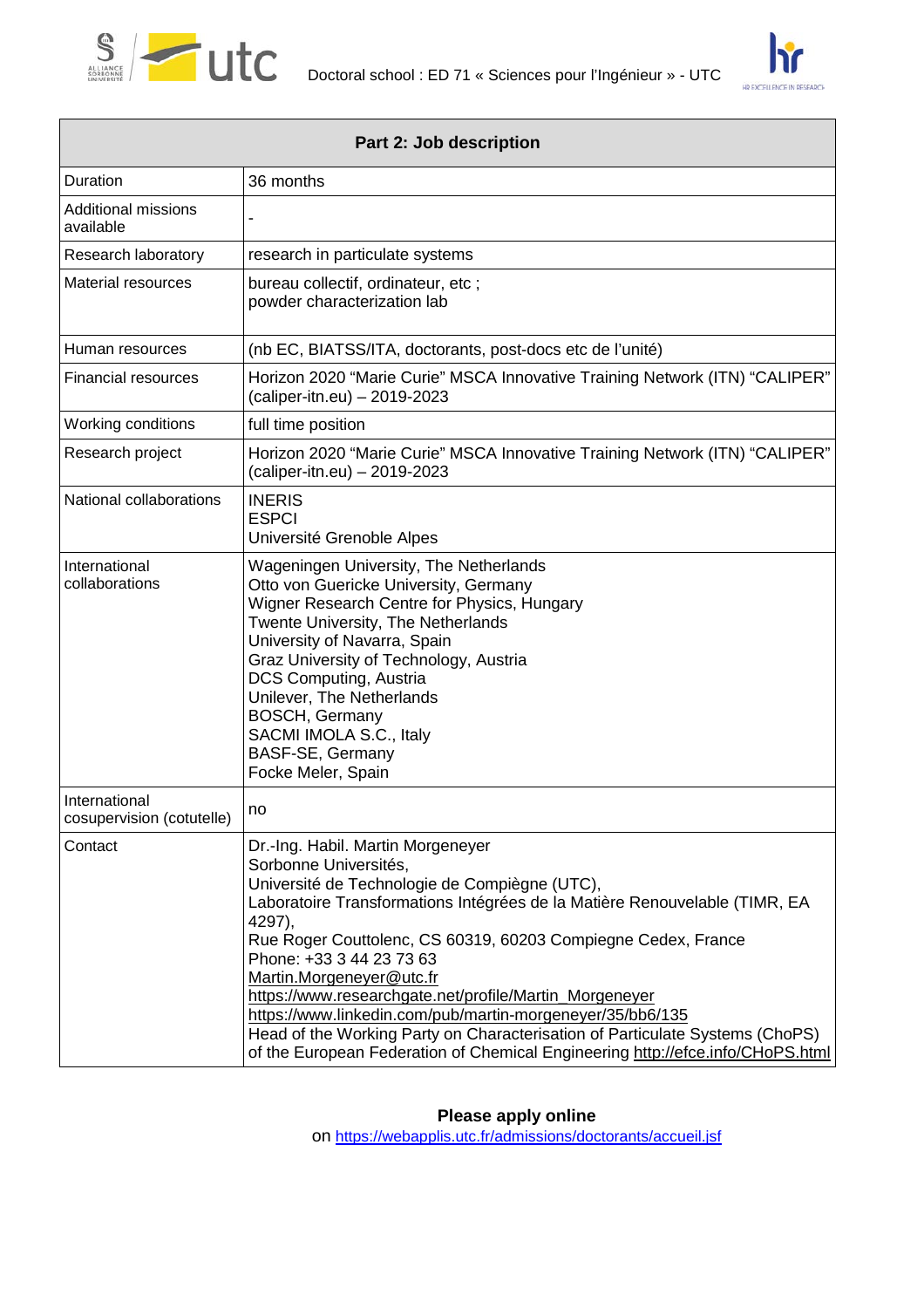**RESEARCHER PROFILE:** Early Stage Researcher (PhD Position)

**APPLICATION DEADLINE: July** 19, 2019

# **PROJECT TITLE: Characterization of cohesive industrial powders (CALIPER process steps (ESR13)**

We are looking for an **Early Stage Researcher (PhD student)** starting between **September 2019 and December 2019.**

For this position your host organisation will be the **Laboratory for Integrated Transformation of Renewable Matter 'TIMR' (https://www.utc.fr/timr/) at Université de Technologie de Compiègne in France**. You will be given the opportunity to work with BASF, Germany, DCS, Austria, ESPCI, Paris and a network of international partners in the context of the EC-funded **Horizon 2020 "Marie Curie" MSCA Innovative Training Network (ITN) "CALIPER" (caliper-itn.eu).** Caliper aims to gain a deeper understanding of the mechanics of granular materials and suspensions by merging DEM approaches with the latest developments in the field of three dimensional imaging.

#### **Skills we are looking for**

We are looking for outstanding candidates with the ability to excel in research. The candidates must be eager to learn and gain new experience - as well as French! **Specific skills** needed for the position are:

• *Physics, physical chemistry or engineering background*: you are holding a **master's degree in (fluid) mechanics, process engineering, chemical engineering**, **(technical) physics**, **particle technology** or similar. You should have a basic understanding of granular materials and suspensions.

*• Modeling and simulation expertise*: You should bring a strong interest in **modelling at the particle scale and of fluids,** and you should have a first experience with **numerical simulations**. Ideally, you are already a user of Discrete Element Method-based or CFD-DEM-based simulators such as LIGGGHTS®, CFDEM® or OpenFOAM® or are eager to discover them, and have already used IGOR and / or minitab.

• *Software and programming background*: you have at least **basic programming skills in C/C++,** and you should be open to use a **Linux-based operating systems**, as well as computing clusters. Advanced skills in **Matlab/octave or Python** is a strong plus.

• *Personality and ability to communicate*: you should have a goal-oriented and **well-organized personality**, you should have the capability to **learn rapidly and sustainably**, and you should be able to **communicate very effectively** using English as a language. You should be happy to learn basic French in order to make most of your about 30 months life in France.

#### **We offer**

• *A Research Project with High Value*: you will make experimental investigations to develop simulation models for particle and suspension flow processes. Therefore, you are laying the groundwork for understanding, design, and optimization of processes that generate a high value for industry and our society in general. For example, you might contribute to the aerosolization of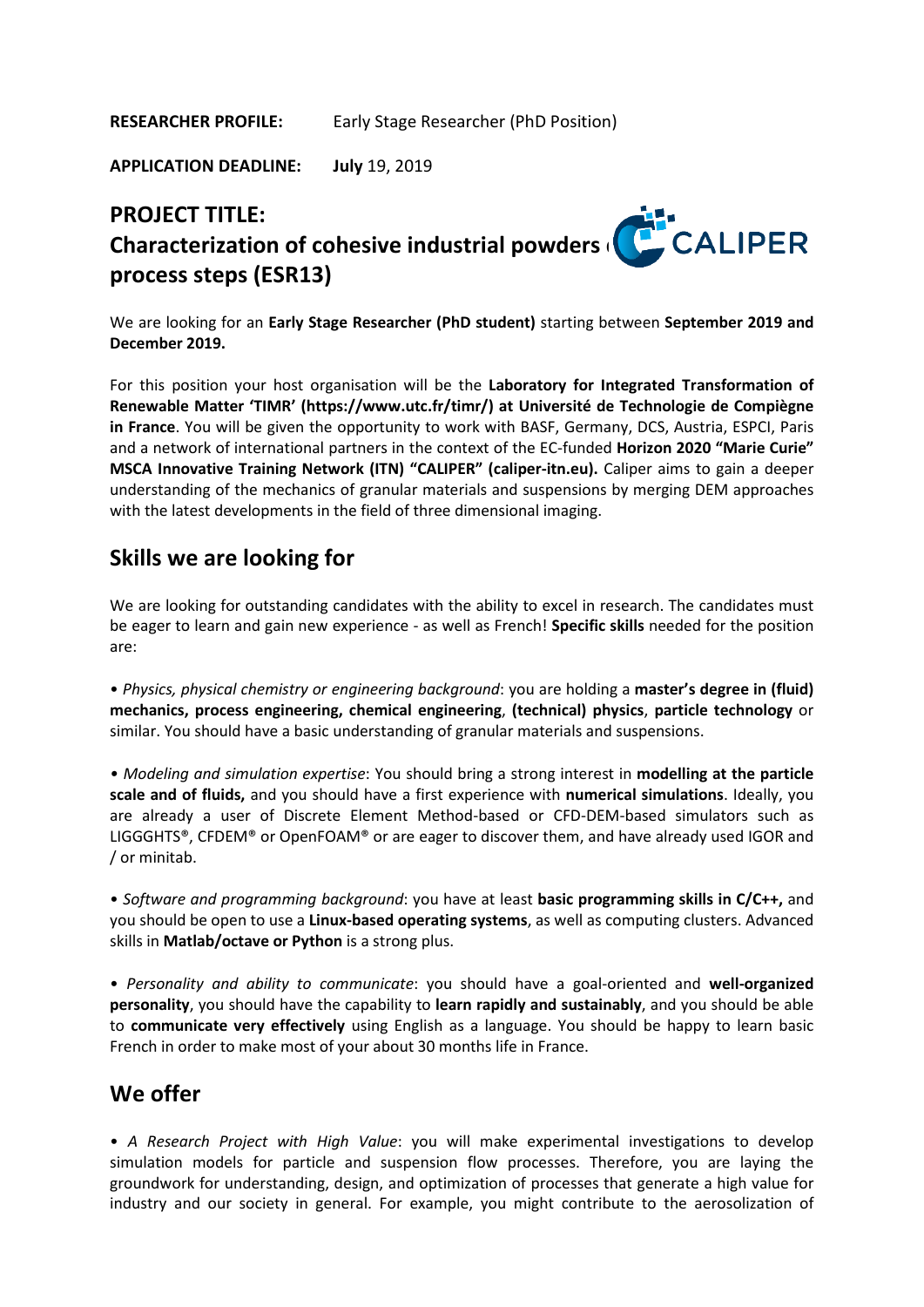particles to the air, be it from industrial bulks such as cement or particles un matrixes such as brake pads.

• *Team and Location*: you will join a small and flexible, young and motivated team at TIMR, as well as be embedded in an international project team with outstanding academics and industrialists. You will be enrolled at Compiègne University of Technology's (France's first and biggest Technical University) PhD program and enjoy a number of international exchange visits (secondments) during the project. Compiègne is located about 35 train minutes north of Paris, is the home of more than 5,000 students – it is a great place to live, study and to discover Europe!

• *Impact and Internationality*: you will interact with companies that are active all around the globe, including market leaders in major industries (chemical, food & pharma, process, minerals, plastics)

• *A Full Time Position:* 38h/week for three years

• *A Fully Financed Research Project*: you will receive a fixed amount salary of about €2500 gross. A travel budget is available for secondments, visits, as well as presentations at conferences. There is budget for performing the research (office, access to computer clusters, etc.). Mobility and **additional family allowance** as for all other EC-financed ITNs is available as well.

### **Eligibility Criteria**

As the project is funded within the Marie Skłodowska-Curie Actions (MSCA), researchers can be of any nationality but need to demonstrate transnational mobility. To be eligible applicants **must satisfy the requirements** that apply to all Marie Skłodowska-Curie Early Stage Researchers, therefore on the date of appointment (their start date) applicants:

- **must not** have more than 4 years of research experience.
- **must not** hold a PhD.
- **must not** have resided or carried out their main activity (work or study) in the country where the post is based for more than 12 months in the previous 36 months.
- Applicants must be available to start the PhD in September-December 2019.
- To enroll in the local graduate school, applicants must (soon) be in possession of their Master's degree or equivalent/postgraduate degree.

### **Selection and Application process**

- Applicants will be reviewed **without regard to sex, race or nationality**. Applications from **female scientists and engineers** and **ethnic minorities** in are particularly encouraged.
- Applicants must **fulfill the EC eligibility criteria** set by the European Commission (see above)
- **Important:** to apply, upload **a 1 page CV** and **a 1 page motivation letter (please mention the PROJECT TITLE and briefly address each skill as listed above)** that is packaged in a **single .zip file** named as "Caliper-ESR13\_**FAMILYNAME\_FIRSTNAME.zip" via this link:**  <https://webapplis.utc.fr/admissions/doctorants/accueil.jsf>**.** Create your account and follow the steps.
- All other formats and document content (e.g., longer CVs) **will NOT BE CONSIDERED for the application process**. **Email** applications **will NOT BE CONSIDERED**.
- By uploading your **CV and motivation letter** you agree that this information while kept strictly confidential - will be processed and stored by the Institute of Process and Particle Engineering for the **time span of the recruitment process**.